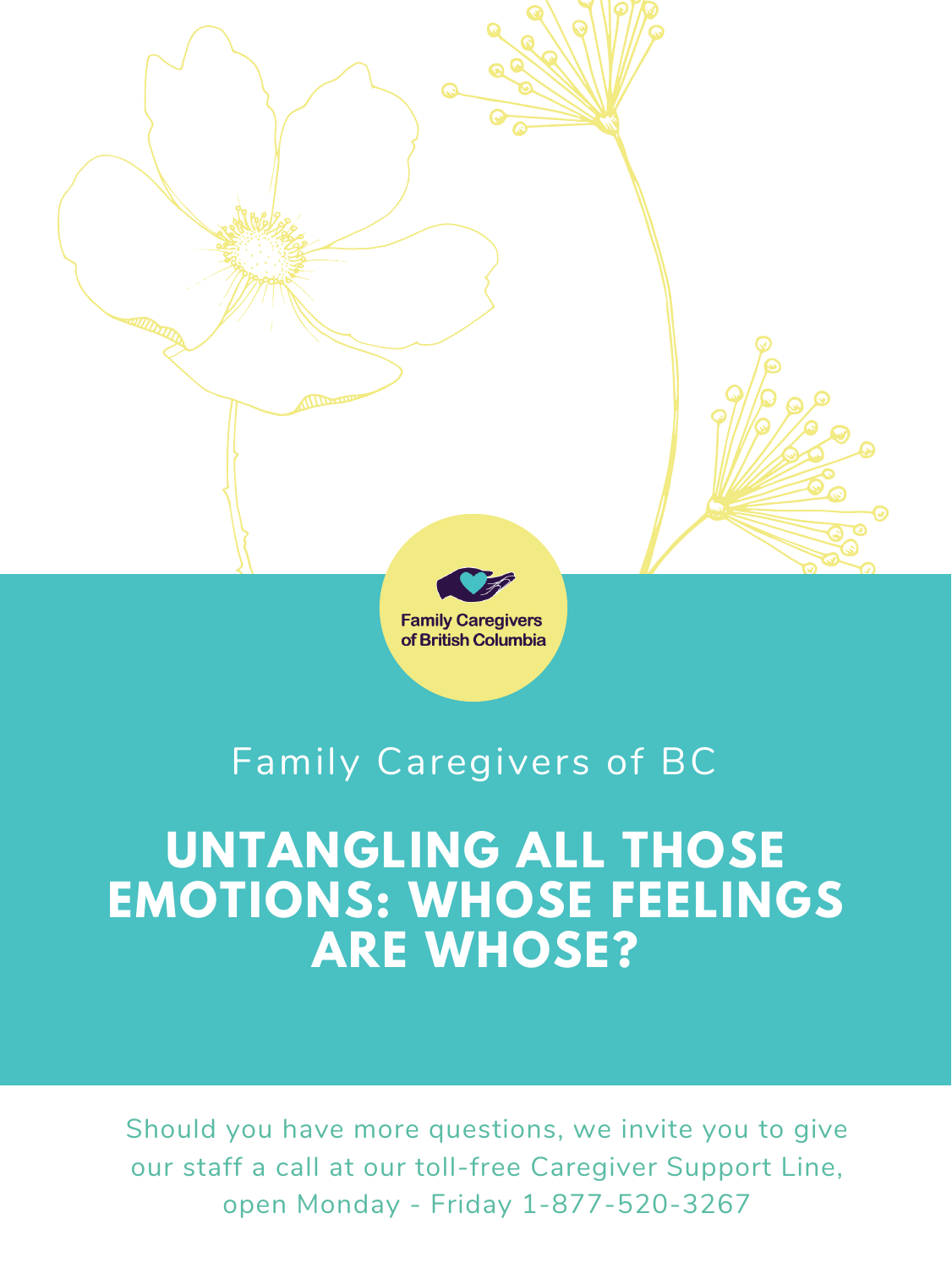![](_page_1_Picture_0.jpeg)

#### UNTANGLING ALL THOSE EMOTIONS: WHOSE FEELINGS ARE WHOSE?

In this handout you will learn some valuable skills to simplify and clarify the emotional experience of family caregiving.

# **Who do these feelings belong to? Are they yours? Somebody else's?**

Please stay with this awhile as what you are experiencing and feeling will be quite uniquely yours and not that of somebody else. The trick is to discern this all the time. All feelings are experienced in the body. Though you might have sympathy for another's situation, this does not mean that their feelings are yours. Empathy of course is an ability to put yourself in another's shoes or situation while taking on their perspective and leaving behind yours. (Difficult and ultimately very empowering.)

Well that would be nice wouldn't it? However it is not accurate enough. You might have an idea. You might have a notion however what you are experiencing are your feelings not someone else's. The hint here is to listen and not assume that "you get it." Ask things like "tell me more" and "have you felt this before" or "what would help you the most right now?"

You might find yourself saying things like "I know exactly what you are feeling" or "You must be feeling X" or "I'm confused" or "I'm overwhelmed." I want you to learn that there are some useful bits and pieces of information here that will help you disentangle these experiences. So, it may be laborious, however I am going to take each example separately and clarify.

### *I know exactly what you are feeling…*

# *You must be feeling "X"…*

Well in this situation you are making a huge assumption and that stops you listening to the other person. So again, you are experiencing your feelings not someone else's. Reread the suggestions above.

#### *I'm confused…*

This is invaluable for you; this is your feeling. At the most basic what it does it alert you that you might be attempting to make things fit which simply don't. Yes, read this one more time. When a person attempts to make sense out of something and it doesn't, it usually is because the premise, foundation, or assumption doesn't fit with the experience. Now the trick here is to take in what you are seeing and take the behaviour as being indicative of the assumption. This can be very very tricky as interpretations of behaviours are usually misleading. So, hold yourself back from interpreting and simply notice the behaviour and use this as an illustration of the value that is held. Avoid relying on words if you can. As when words and behaviours don't match a person might feel confused rather than realizing that the behaviour is what is to be believed. (Difficult isn't it?)

Family Caregivers of BC Toll-Free Caregiver Support Line is available Monday - Friday at 1-877-520-3267 Find caregiver resources and support at **[www.familycaregiversbc.ca](http://www.familycaregiversbc.ca/)**